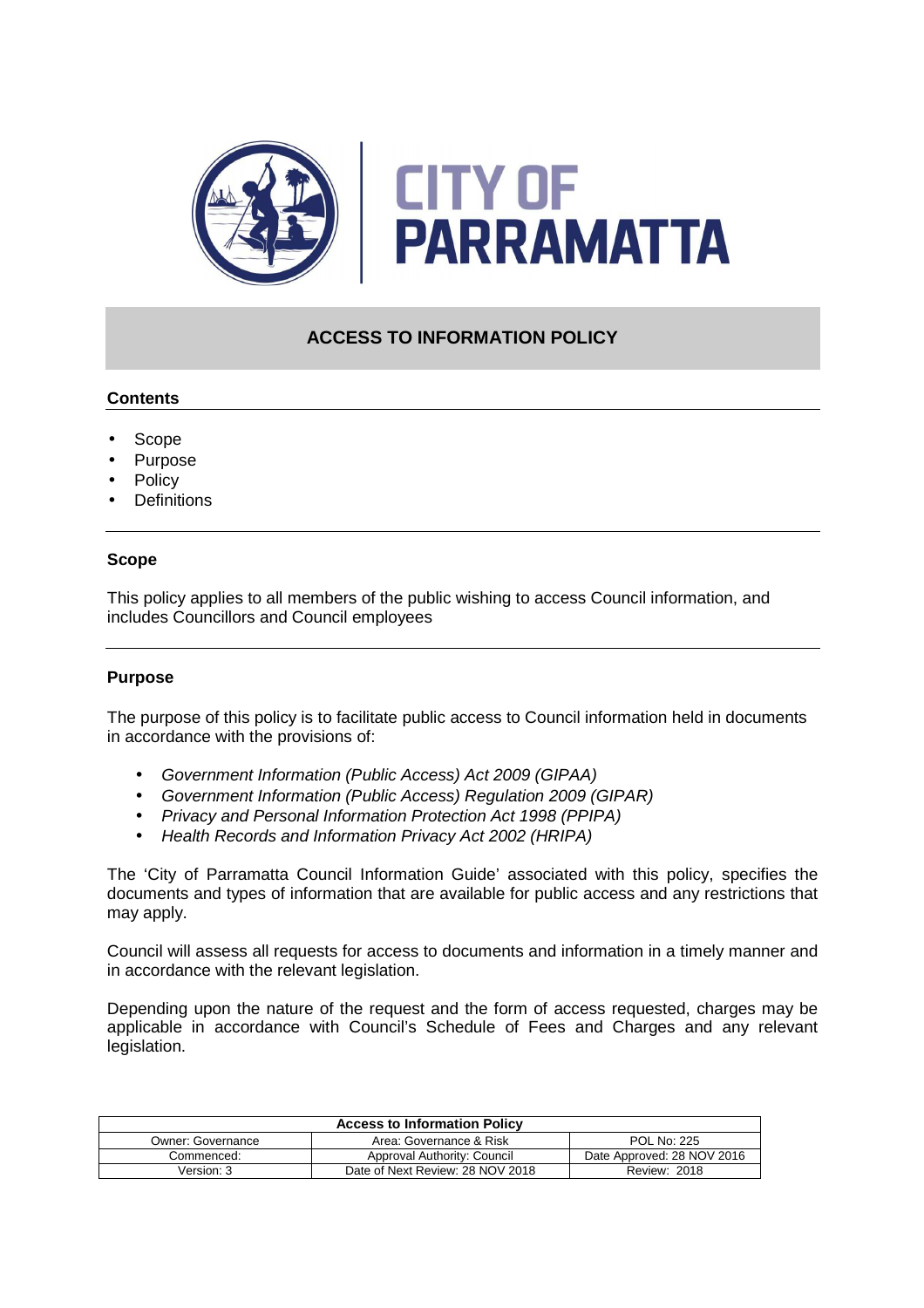### **Policy**

The GIPAA introduces the presumption in favour of the disclosure of government information, with Council and other government agencies encouraged to proactively release government information and to make information more accessible.

 Council is committed to the following values regarding public access to documents and information:

- Open and transparent government
- Public access to information held by Council, having regard to the PPIPA, HRIPA and GIPAA
- Consideration of 'public interest' in the assessment of all requests
- **Community focus and customer service**
- Respect for the privacy of individuals
- **Proactive disclosure and dissemination of information**

### **Objectives of this Policy**

This policy details the process for public access to information held by Council and the responsibilities of Council in providing access to such information.

This policy is to be read in conjunction with Councils 'Information Guide', which is updated at least annually and more regularly as new documents are made publicly available, Councils Access to Information FAQs and Council's Privacy Management Plan.

### **What Documents are freely available?**

Council will actively promote disclosure and dissemination of information about its operations, plans and decisions and information that promotes community advancement. There are 4 ways to access government information; they are described as **mandatory, proactive, informal and formal release**. Council regularly releases information on matters of interest to the public and is committed to continually identify further opportunities to pro-actively release Council information to support our commitment to open and transparent government. These are on our website and are listed on our Access to Information Guide.

Members of the public may inspect, free of charge, the current version and the most recent previous version listed in Schedule 1 of the GIPAR – Additional open access information – local authorities.

Many other Council held documents are also accessible free of charge, including on our website. The exception are those documents that are covered by exemptions under Section 14 of the GIPAA, which may include the following:

(a) where access to the information would, on balance, be contrary to the public interest

| <b>Access to Information Policy</b> |                                  |                            |
|-------------------------------------|----------------------------------|----------------------------|
| Owner: Governance                   | Area: Governance & Risk          | <b>POL No: 225</b>         |
| Commenced:                          | Approval Authority: Council      | Date Approved: 28 NOV 2016 |
| Version: 3                          | Date of Next Review: 28 NOV 2018 | <b>Review: 2018</b>        |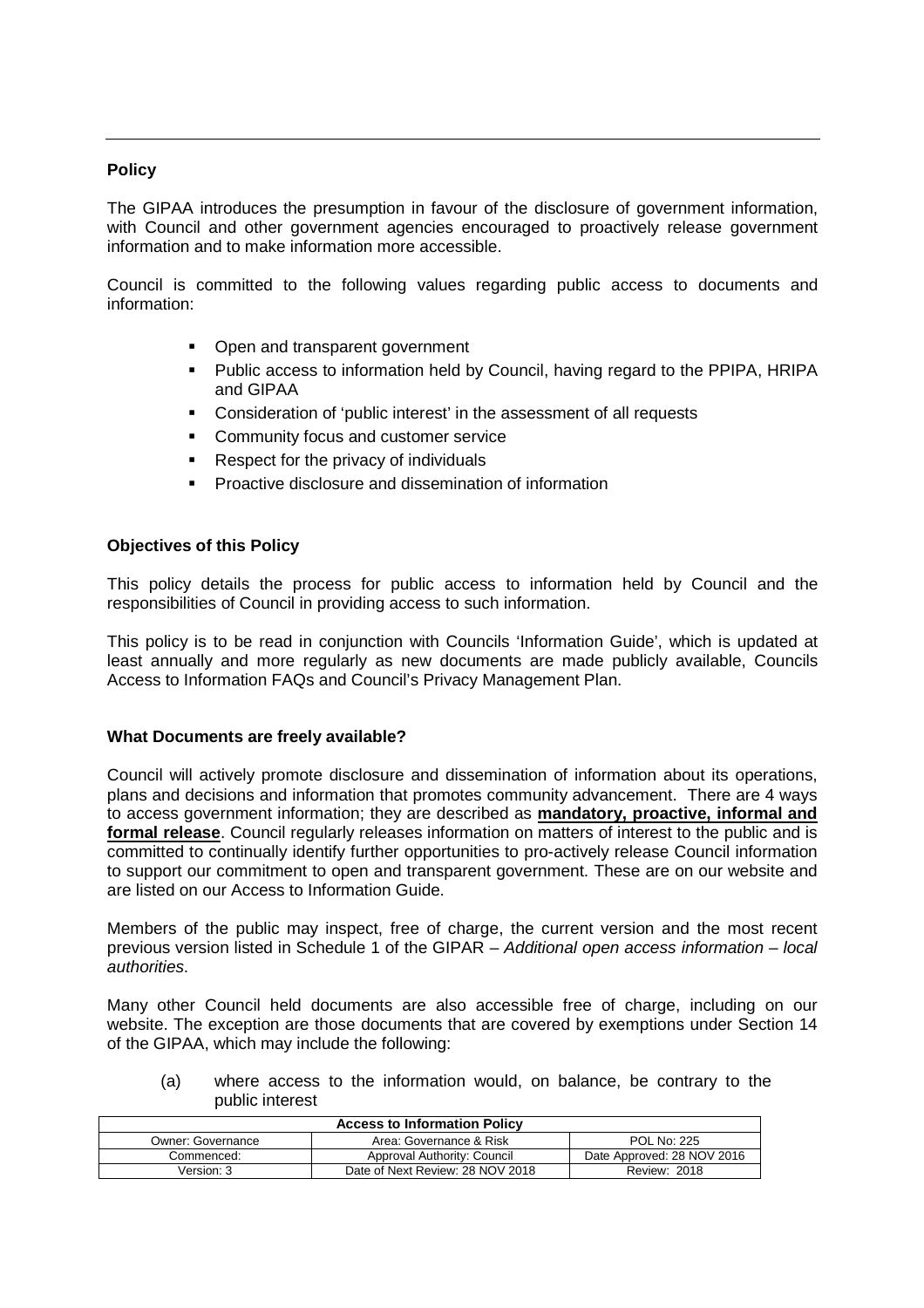- (b) any part of a document dealing with personnel matters concerning particular individuals (other than Councillors)
- (c) any part of a document that can reveal an individual's personal information
- (d) any part of a document that could diminish the competitive commercial value of any information
- (e) information which would, if disclosed, prejudice the maintenance of law
- (f) matters affecting the security of the Council, Councillors, Council staff or property
- (g) that part of a draft or adopted Plan of Management which applies to the location of places and items of Aboriginal significance and is the subject of a resolution of confidentiality
- (h) a matter the disclosure of which would constitute an offence against an Act or found an action for breach of confidence
- (i) plans and specifications contained in development applications for any residential parts of a proposed building, other than plans that merely show its height and its external configurations in relation to the site on which it is erected, except where the applicant is the owner or the owner's consent has been obtained to view the plans and specifications
- (j) commercial information, if the information would be likely to prejudice the commercial position of the person who supplied it or to reveal a trade secret
- (k) information which would, if disclosed, confer a commercial advantage on a person with whom Council is conducting or proposes to conduct business
- (l) any part of a document that contains advice concerning litigation or advice that would otherwise be privileged from production in legal proceedings on the grounds of legal professional privilege

### **What Documents are not freely available?**

For the purposes of this policy, Council has determined that it would be contrary to the public interest to allow access to the following categories of documents:

- (a) Name and address of a person who has made a complaint to Council regarding the activities of another person or organisation (in this case, only the nature of the complaint will be made available).
- (b) Tenders and expressions of interest lodged with Council except so much of the tender as is required to be made available under the Local Government (Tendering) Regulation 1993 ie. the name and amount of the successful tenderer and the names of the unsuccessful tenderers and register of government contracts that are established and maintained under Section 27 of the GIPAA.
- (c) Documents containing financial or commercial information regarding a person or organisation, including Council, the disclosure of which, in the opinion of Council's Public Officer, if released could have an unreasonable adverse effect on the person or organisation, may jeopardise Council's position in any future negotiations or could jeopardise Council's ability to obtain such information in the future.
- (e) The name and address of property owners and property sales information except where:

| <b>Access to Information Policy</b> |                                  |                            |
|-------------------------------------|----------------------------------|----------------------------|
| Owner: Governance                   | Area: Governance & Risk          | <b>POL No: 225</b>         |
| Commenced:                          | Approval Authority: Council      | Date Approved: 28 NOV 2016 |
| Version: 3                          | Date of Next Review: 28 NOV 2018 | <b>Review: 2018</b>        |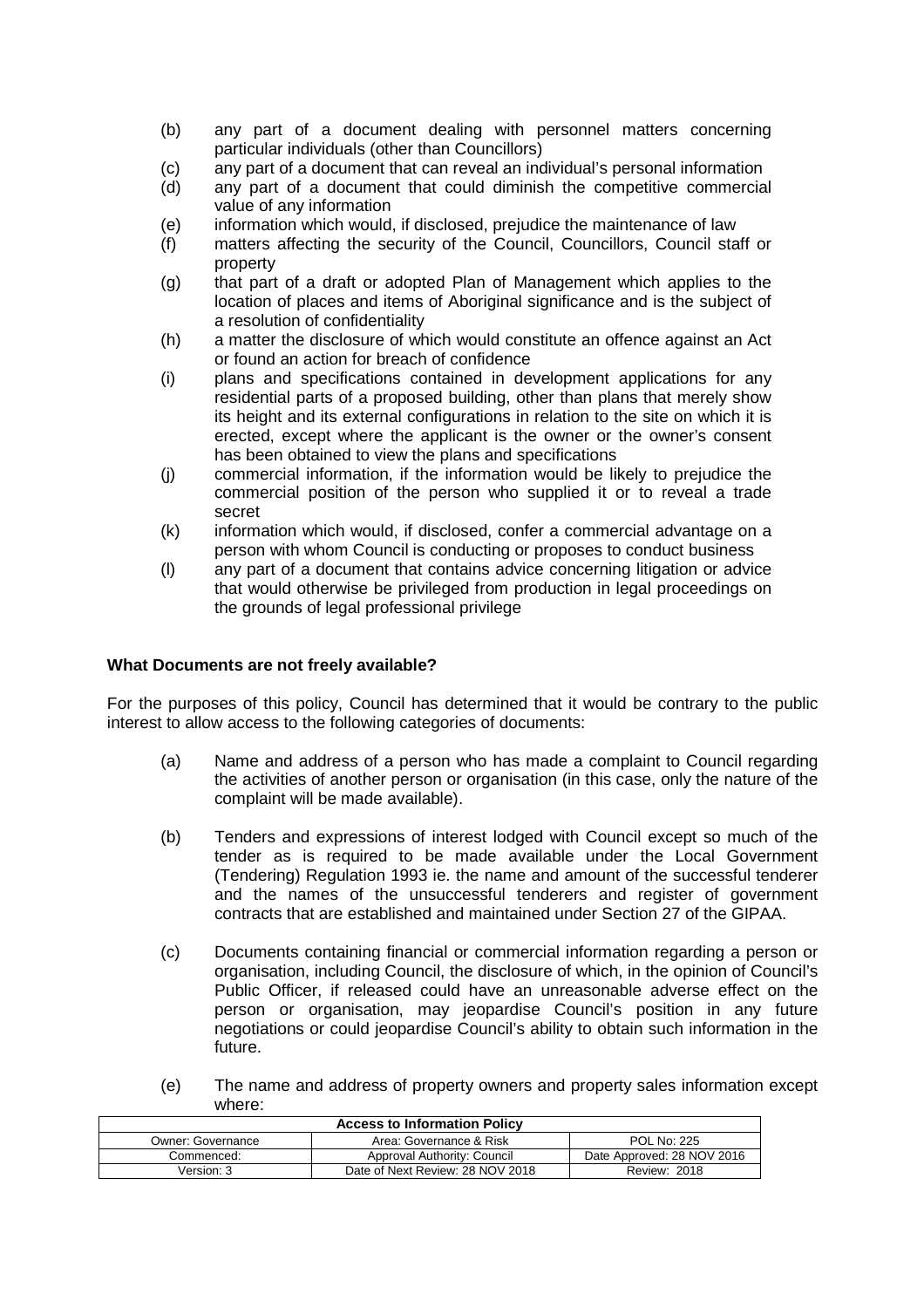- the property owner is the person requesting the information
- an adjoining owner is requesting the information for fencing or other purposes allowed by statute
- the information is contained on a public register which Council is required to maintain and make available for inspection in accordance with PPIPA
- the information is provided in accordance with Section 603 of the Local Government Act 1993 (LGA) (rating information)
- the information is given out in the course of processing an application before Council
- the information is required by another government agency to carry out a legitimate function of that agency
- the information is obtained by inspecting a Council document under this policy
- (f) Other documents, the release of which, in the opinion of Council's Public Officer, would, on balance, be contrary to the public interest or would cause an unreasonable diversion of Council resources.

None of the documents defined in this policy requires Council to retain documents for any period beyond that specified in GA39 General Retention and Disposal Authority: Local Government Records under the Local Government Act 1993.

# **How will Council protect Access to Information?**

Information which is exempt, will be removed from the file prior to viewing. The applicant will be advised of the nature of the documents/information removed and the reason for removal. Where the whole document has been removed, the reason why release of the document is not considered to be in the public interest will be provided.

# **What Documents will not be copied**

Copies of documents are available on request for a fee, except for the following documents, which cannot be copied:

- **F** residential roll of electors
- **F** resumes of candidates for election
- plans of buildings and developments, unless the approval of the copyright owner has been obtained, or where the plans of a proposed building show only its height and external configuration in relation to the site
- **•** bulk property information such as development consent registers, sales registers etc unless the information is required by a government agency for statistical or other purposes consistent with the legitimate functions of that agency

Documents defined in this policy eg. complaints, tenders and legal advice, which are more than 15 years old may be released at the discretion of the Right to Information Officer.

# **Handling of Personal Information**

Where Council invites or requests any person or organisation to provide information to Council including applications, submissions, comments or objections, the person or organisation must be advised of the existence of this policy, the purpose for which the information is being collected by Council and the possibility that the information they provide to Council may be made available to a third party, subject to the public interest.

| <b>Access to Information Policy</b> |                                  |                            |
|-------------------------------------|----------------------------------|----------------------------|
| Owner: Governance                   | Area: Governance & Risk          | <b>POL No: 225</b>         |
| Commenced:                          | Approval Authority: Council      | Date Approved: 28 NOV 2016 |
| Version: 3                          | Date of Next Review: 28 NOV 2018 | <b>Review: 2018</b>        |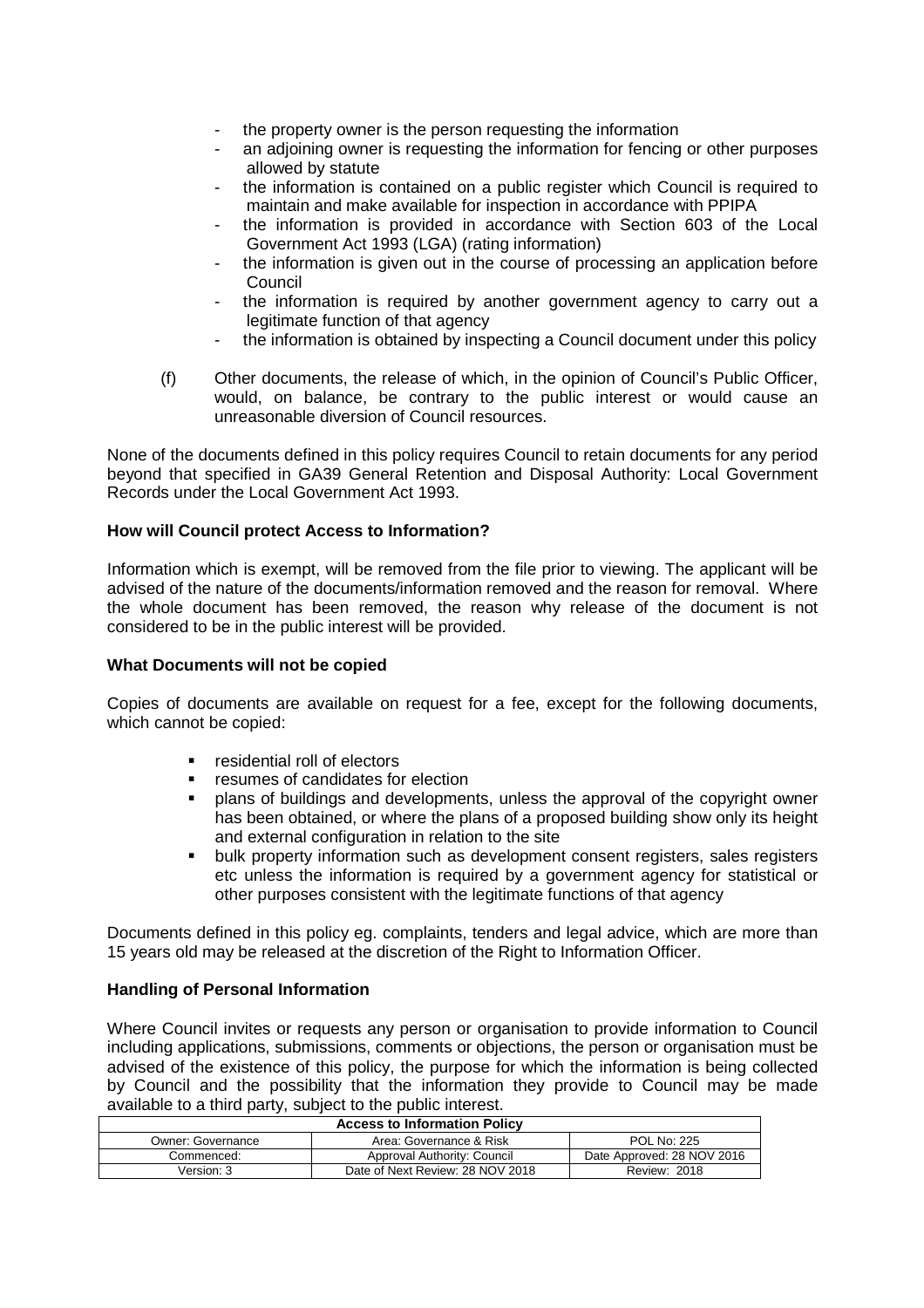Applicants may not alter documents in any way. However, an applicant may request that a document containing their personal information be altered in accordance with Section 15 of the PPIPA or Division 4 of the HRIPA.

In addition to the exemptions contained within Section 14 of the GIPAA, Council has determined that it is not in the public interest to supply the personal information of complainants (as defined under Council's Privacy Management Plan), however, the subject of the complaint will be released unless such release would breach Section 14 of the GIPAA subject to:

- (a) this exemption relates to 'complainants' only and does not cover submissions to development applications
- (b) this is intended to protect the identity of complainants but allow access to the nature of the complaint. Where release of the nature of the complaint may also provide information, which would be protected under the PPIPA, the details of the complaint will not be released.

Applications for access to personal information in accordance with Sections 14 and 15 of the PPIPA, shall be dealt with as applications under this policy.

### **Refusal of Applications**

Applications for access to Council held information will generally be limited to 2 applications per matter in any 6 month period. The Right to Information Officer has the right to refuse access to information, should the quantity of applications exceed the quantity specified or no new information has been received and placed on the file since the previous application. Any rejection of subsequent applications in the period may be subject of an appeal to the Interim General Manager.

Broad requests for access to a large number of unspecified documents which, if processed, would divert substantial Council resources from dealing with other requests or performing other Council functions, may be refused on the grounds that such a diversion of resources is contrary to the public interest. Council will endeavour to assist in defining the request to a more manageable one.

The refusal of access to a record in accordance with informal access under the GIPAA does not prevent the applicant from applying for formal access to the record under the GIPAA.

### **Fees and Charges**

The Council is likely to require a formal request to be made for information in cases where it is required to consult with third parties prior to release, or where the request is likely to require significant Council resources or time to prepare a response. In such cases a fee may be charged to cover the costs of processing the request in accordance with Council's Schedule of fees and charges.

If it is proposed to charge a fee, other than an application fee, the Council will provide a quote for the likely fees and may require an advance deposit prior to processing the application under the provisions of Division 5 of the GIPAA.

| <b>Access to Information Policy</b> |                                  |                            |
|-------------------------------------|----------------------------------|----------------------------|
| Owner: Governance                   | Area: Governance & Risk          | <b>POL No: 225</b>         |
| Commenced:                          | Approval Authority: Council      | Date Approved: 28 NOV 2016 |
| Version: 3                          | Date of Next Review: 28 NOV 2018 | <b>Review: 2018</b>        |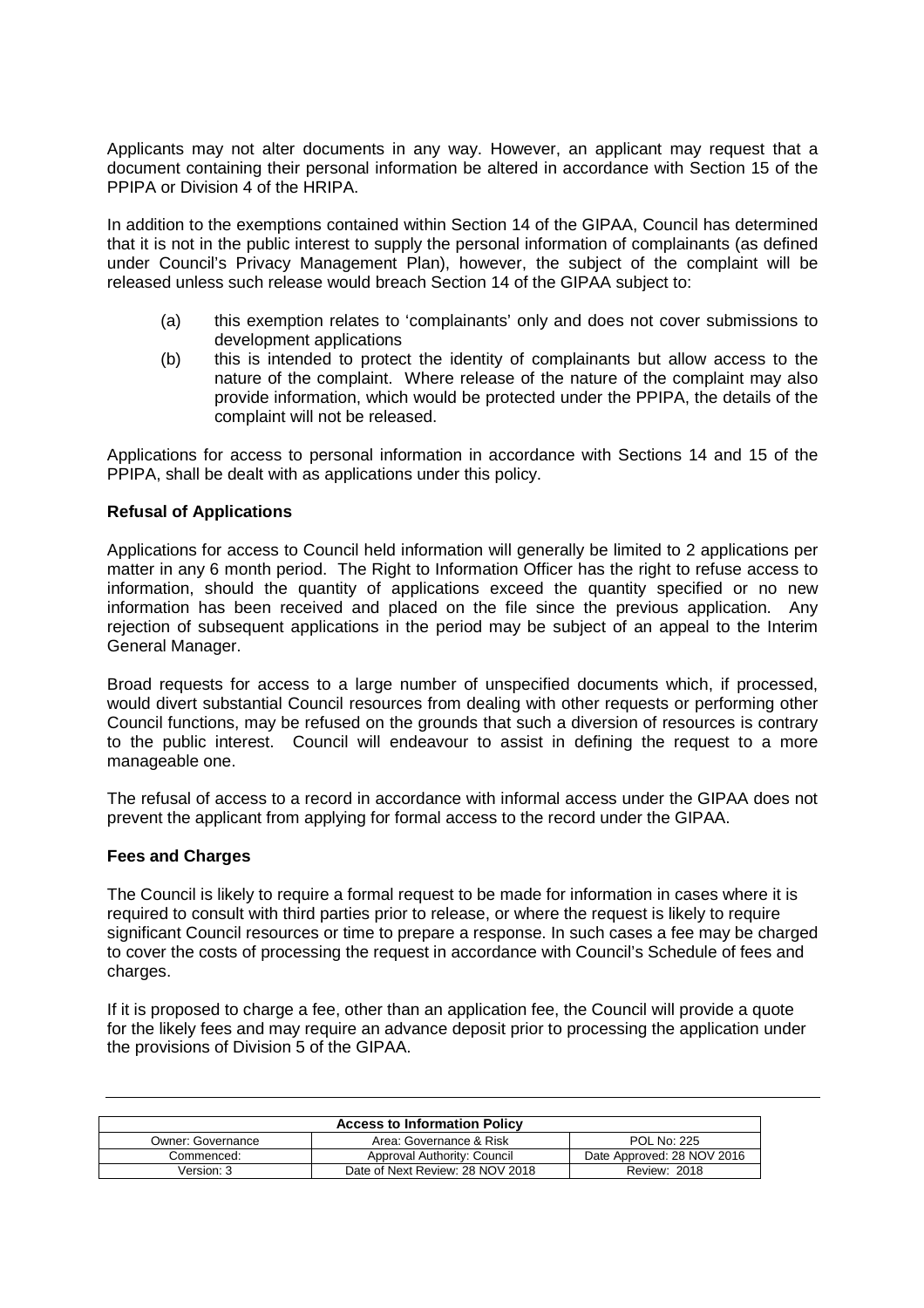### **Definitions**

Record has the meaning given to that term in GIPA being:

any document or other source of information compiled, recorded or stored in written form or by electronic process, or in any other manner or by any other means.

Documents in the context of this policy refer to any information held on an official Council file or database, as well as informal files or databases maintained by Council Officers or Councillors.

Personal information has the meaning given to that term in PPIPA being:

Personal information is defined to mean information or an opinion about an individual whose identity is apparent or can reasonably be ascertained from the information or opinion. This information can be on a database and does not necessarily have to be recorded in a material form.

Personal information does not "include information about an individual that is contained in a publicly available publication". Personal information, once it is contained in a publicly available publication, ceases to be covered by PPIPA.

Health Information has the meaning given to that term in HRIPA being:

(a) information that is information or an opinion about:

(i) the physical or mental health or a disability (at any time) of an individual, or (ii) an individual's express wishes about the future provision of health services to him or her, or

(iii) a health service provided, or to be provided, to an individual, or

(b) other personal information collected to provide, or in providing, a health service, or (c) other personal information about an individual collected in connection with the donation, or intended donation, of an individual's body parts, organs or body substances, or

(d) other personal information that is genetic information about an individual arising from a health service provided to the individual in a form that is or could be predictive of the health (at any time) of the individual or of a genetic relative of the individual, or (e) healthcare identifiers

#### **Associated documents**

Government Information (Public Access) Act 2009 City of Parramatta Council Information Guide Privacy Management Plan

| <b>Access to Information Policy</b> |                                  |                            |
|-------------------------------------|----------------------------------|----------------------------|
| Owner: Governance                   | Area: Governance & Risk          | <b>POL No: 225</b>         |
| Commenced:                          | Approval Authority: Council      | Date Approved: 28 NOV 2016 |
| Version: 3                          | Date of Next Review: 28 NOV 2018 | <b>Review: 2018</b>        |